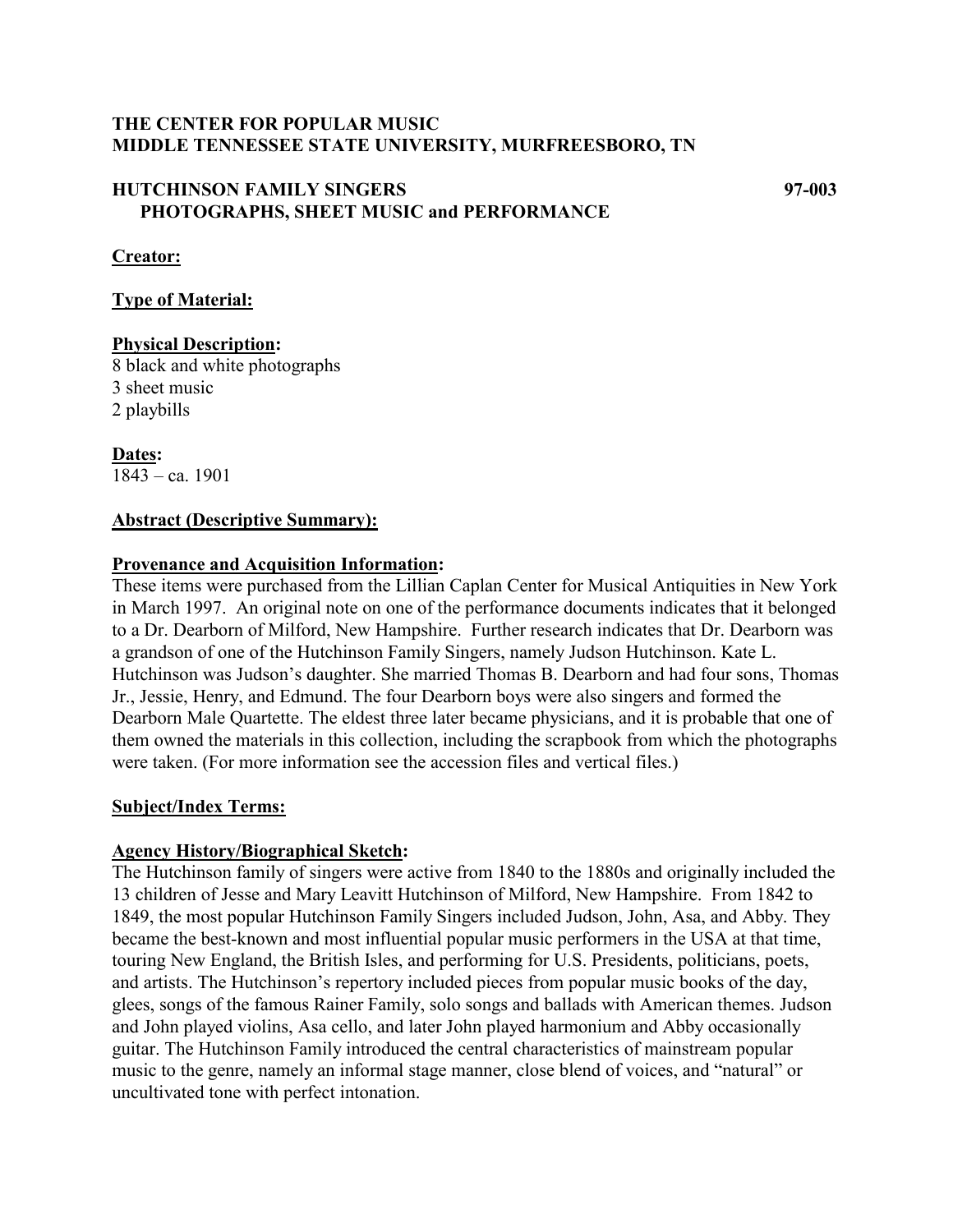Abby's marriage in 1849 ended the group of four, but various combinations of family, relatives, and friends continued to tour the country for several more decades, using names that made clear their connection with the Hutchinson Family.

**Notes:** Information from *The New Grove Dictionary of American Music*, Dale Cockrell, pp. 444-445.

#### **Scope and Content:**

This small collection of items was probably owned by one of Judson Hutchinson's grandsons who lived in Milford, New Hampshire. All of the materials have to do with the musical family of Hutchinsons, a famous and celebrated group of singers that made important and lasting contributions to the development of American popular music.

The photographs included in the collection were originally mounted on two pages from a scrapbook. They are duplicates of original photographs that were placed in a scrapbook, presumably by a member of the Hutchinson family. Holograph inscriptions were written below two of the photographs. Subjects include: John Wallace Hutchinson (born January 4, 1821; died October 29, 1908); a lithograph by George Endicott of the Hutchinson Family Singers that was used on sheet-music covers and playbills; three photographs of a "Reunion with Uncle John Hutchinson;" a group shot of ten of the Hutchinson brothers, 1844; and two photographs of Hutchinson boys.

Two performance documents were included in the collection. A generic playbill or poster with a lithograph of Judson, John, and Asa Hutchinson includes spaces to fill in place and time of performance. The original typed caption that came with the poster states, "An original handbill, or poster, of the Hutchinson Family on which, perhaps as an 'autograph' in humorous mood, Judson has penciled, 'The Court of Heaven some (EVENING) in the Future', John has written, 'God Willing', and Asa has concluded, 'Doubted'. This was one of the prized possessions of the Dearborn family of Milford. Dr. Dearborn was a grandson of Judson Hutchinson." Another playbill announces a Hutchinson Family concert "At Mercantile Hall, Wednesday Evening, March 23d, 1859." Performing are John W. and Fannie B. with Henry and Viola Hutchinson. A list of songs and lyrics are included.

Three pieces of sheet music complete this collection of Hutchinson items. Two titles are hand bound together: "I Cannot Sing the Old Songs," and "Mrs. Lofty and I" (1858). "Mrs. Lofty and I" was composed by J.J. Hutchinson. "The Snow Storm," 1843, indicates the Hutchinson Family as performers.

## **Location:**

Photographs are cataloged and filed in the Iconographic files (MAN-PR). Playbills and posters are cataloged and filed in Performance and the sheet music is filed in the Sheet Music collection. All are searchable through the Center's InMagic database. Original scrapbook pages and labels are located in the Manuscript section of the mezzanine.